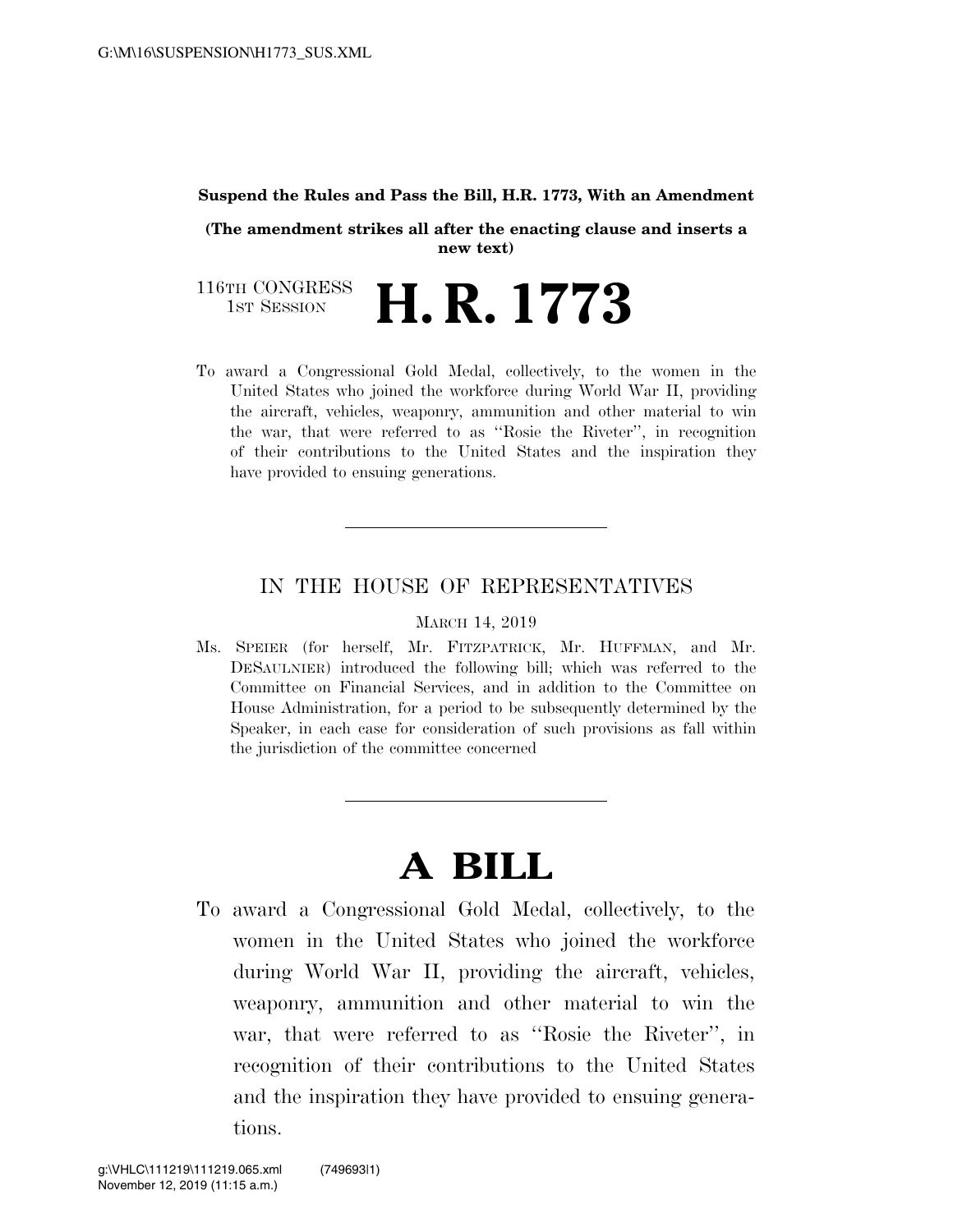*Be it enacted by the Senate and House of Representa- tives of the United States of America in Congress assembled,*  **SECTION 1. SHORT TITLE.** 

## This Act may be cited as the ''Rosie the Riveter Con-gressional Gold Medal Act of 2019''.

#### **SEC. 2. FINDINGS.**

Congress finds the following:

 (1) Over 70 years ago there was a call to ac- tion, a demand for workers to fill the vacancies left by the men who went to fight in the war.

 (2) More than 6 million women answered the call then, entering the workforce during World War II and providing the equipment, weaponry and am-munition to achieve final victory and end the war.

 (3) These women left their homes to work or volunteer full-time in factories, farms, shipyards, air- plane factories, banks, and other institutions in sup-port of the military overseas.

 (4) They worked with the United Service Orga- nizations and the American Red Cross, drove trucks, riveted airplane parts, collected critical materials, rolled bandages, and served on rationing boards.

 (5) Our ''Rosie the Riveter'', the women who worked and sacrificed to strengthen this country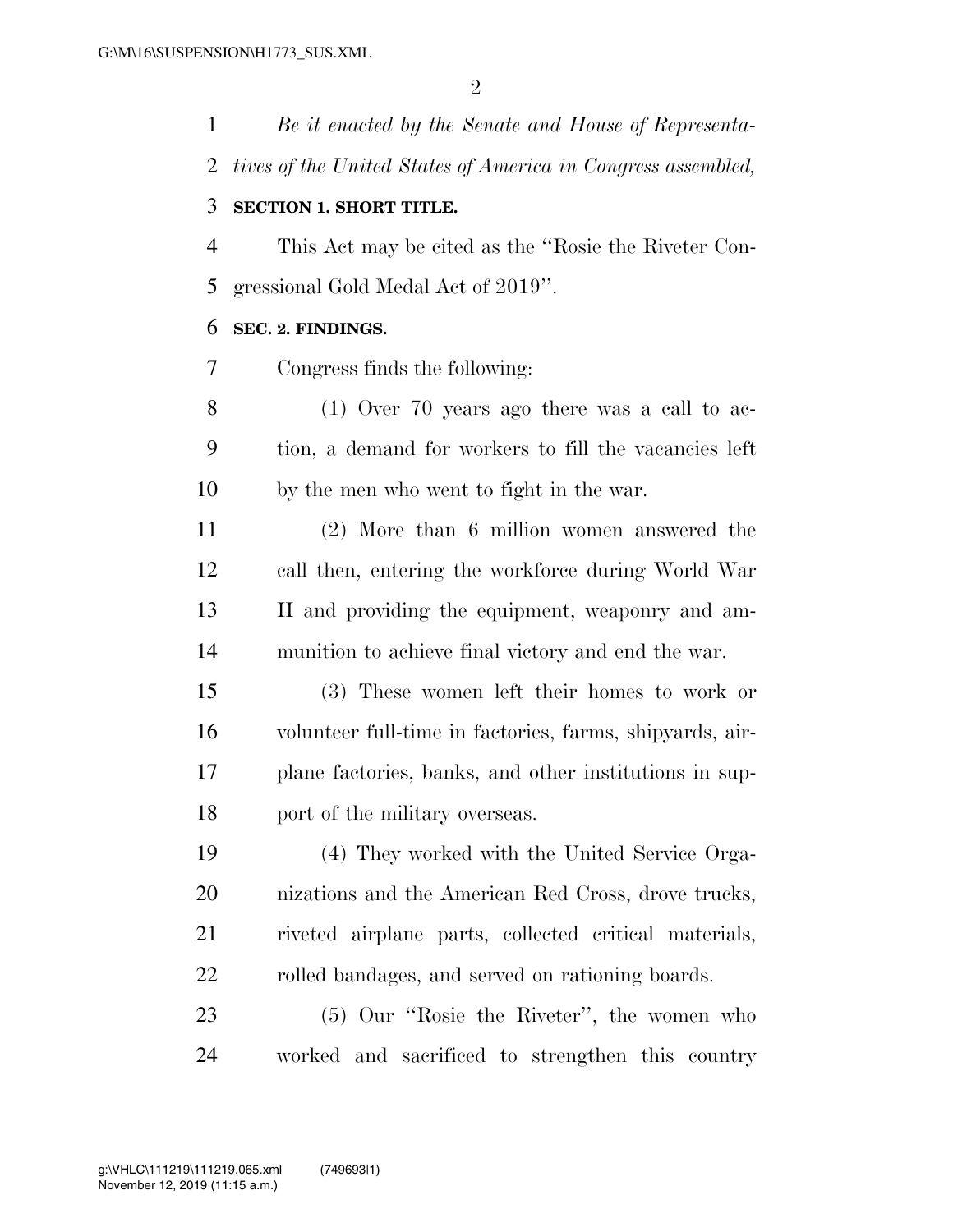during World War II, are among the greatest living heroines in the United States.

 (6) These women persevered, despite often fac- ing harassment from their male colleagues and dis- approval from their male family members, and all the while continued to maintain their ''other jobs'' as caretakers of children and their households.

 (7) Minority women also overcame long-held policies of discrimination and made significant con-tributions to the war effort.

 (8) Because of the ''Rosies'', Federal, State, and local agencies coordinated with business owners to develop childcare programs and other supports for working mothers.

 (9) The example that these women set during World War II continues to inspire us and blaze a path for the working women and young girls of today.

 (10) Specifically, the images of ''Rosie the Riv- eter'' and the phrase ''We Can Do It'' continue to symbolize the empowerment of women today, rep- resenting patriotic women who want to serve and strengthen their country, and to inspire young girls to become ''21st Century Rosies'' by aspiring to, and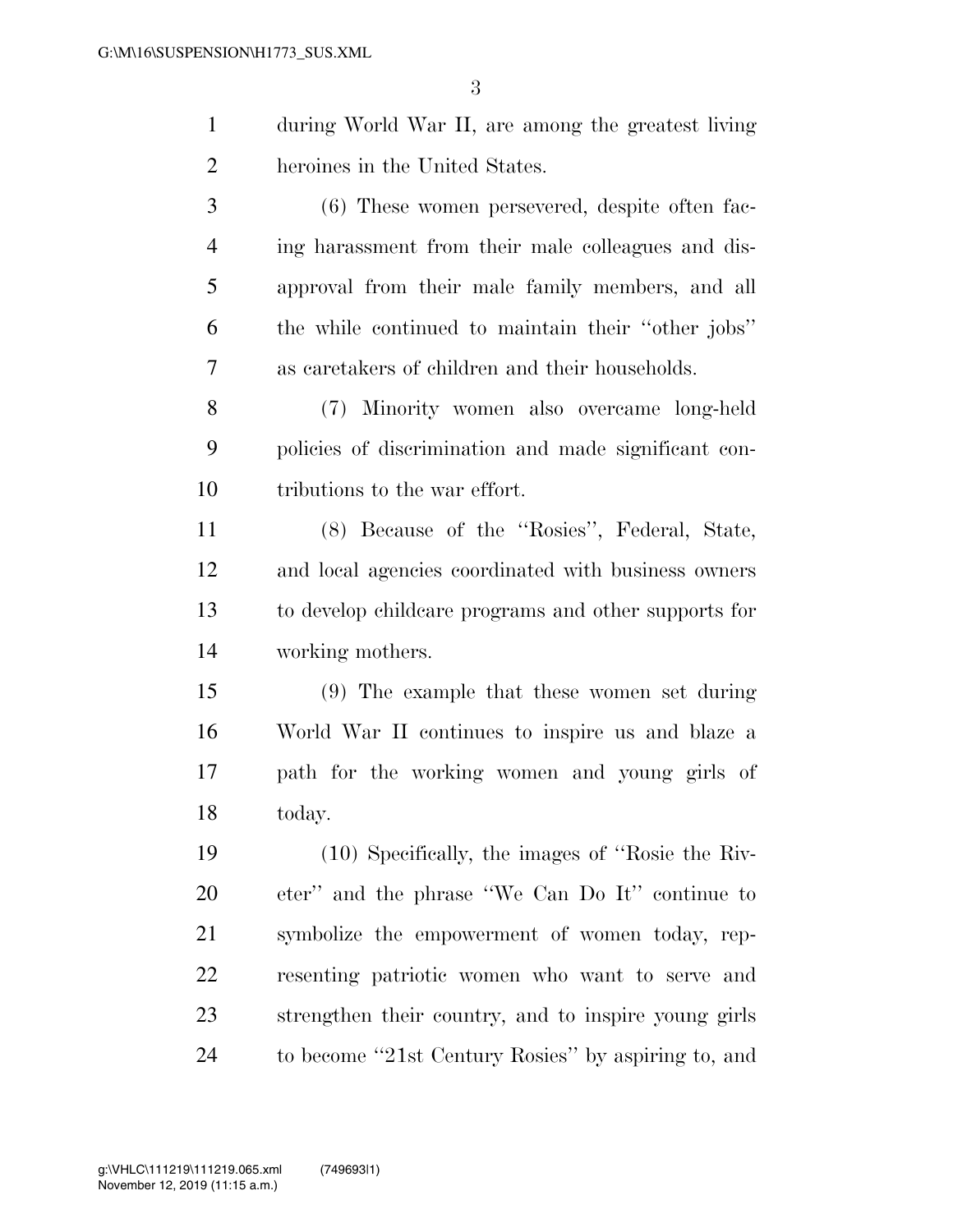attaining positions of leadership in all walks of life in America.

#### **SEC. 3. DEFINITIONS.**

 (a) ROSIE THE RIVETER.—The term ''Rosie the Riv- eter'' includes any female individual who held employment or volunteered in support of the war efforts during World War II.

 (b) SECRETARY.—The term ''Secretary'' means the Secretary of the Treasury.

#### **SEC. 4. CONGRESSIONAL GOLD MEDAL.**

 (a) AWARD AUTHORIZED.—The Speaker of the House of Representatives and the President pro tempore of the Senate shall make appropriate arrangements for the award, on behalf of Congress, of a single gold medal of appropriate design in commemoration to Rosie the Riv- eter, collectively, in recognition of their contributions to the Nation and the inspiration they have provided to ensu-ing generations.

 (b) DESIGN AND STRIKING.—For the purposes of the award referred to in subsection (a), the Secretary of the Treasury (referred to in this Act as the ''Secretary'') shall strike the gold medal with suitable emblems, devices, and inscriptions, to be determined by the Secretary.

(c) NATIONAL MUSEUM OF AMERICAN HISTORY.—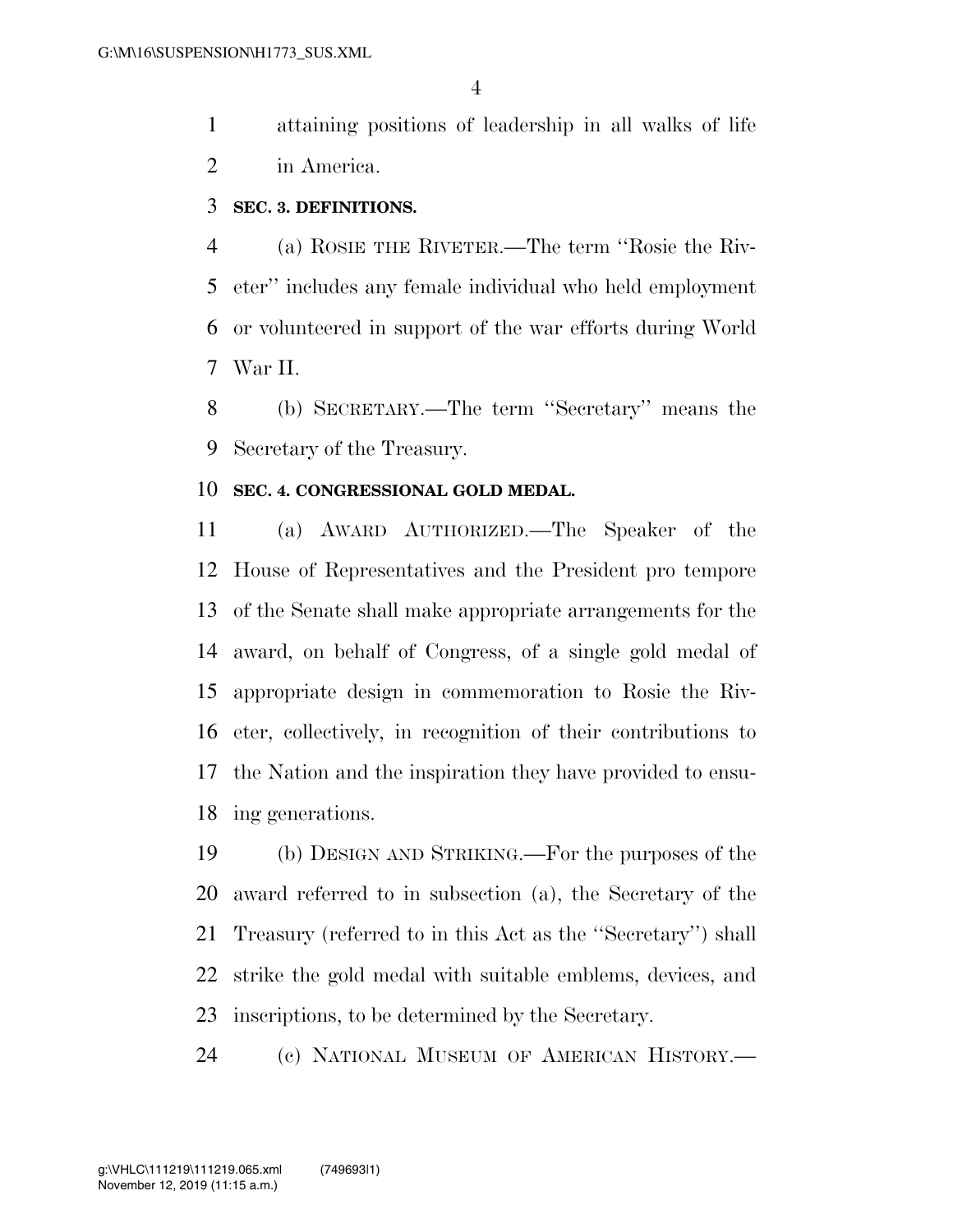(1) IN GENERAL.—Following the award of the gold medal under subsection (a), the gold medal shall be given to the National Museum of American History of the Smithsonian Institution, where it shall be available for display as appropriate and made available for research.

 (2) SENSE OF CONGRESS.—It is the sense of Congress that the National Museum of American History shall make the gold medal received under paragraph (1) available for display elsewhere, par- ticularly at other appropriate locations associated with Rosie the Riveter.

### **SEC. 5. DUPLICATE MEDALS.**

 The Secretary may strike and sell duplicates in bronze of the gold medal struck pursuant to section 4 under such regulations as the Secretary may prescribe, at a price sufficient to cover the cost thereof, including labor, materials, dies, use of machinery, and overhead expenses, and the cost of the gold medal.

#### **SEC. 6. STATUS OF MEDALS.**

 (a) NATIONAL MEDALS.—The medals struck pursu- ant to this Act are national medals for purposes of chapter 51 of title 31, United States Code.